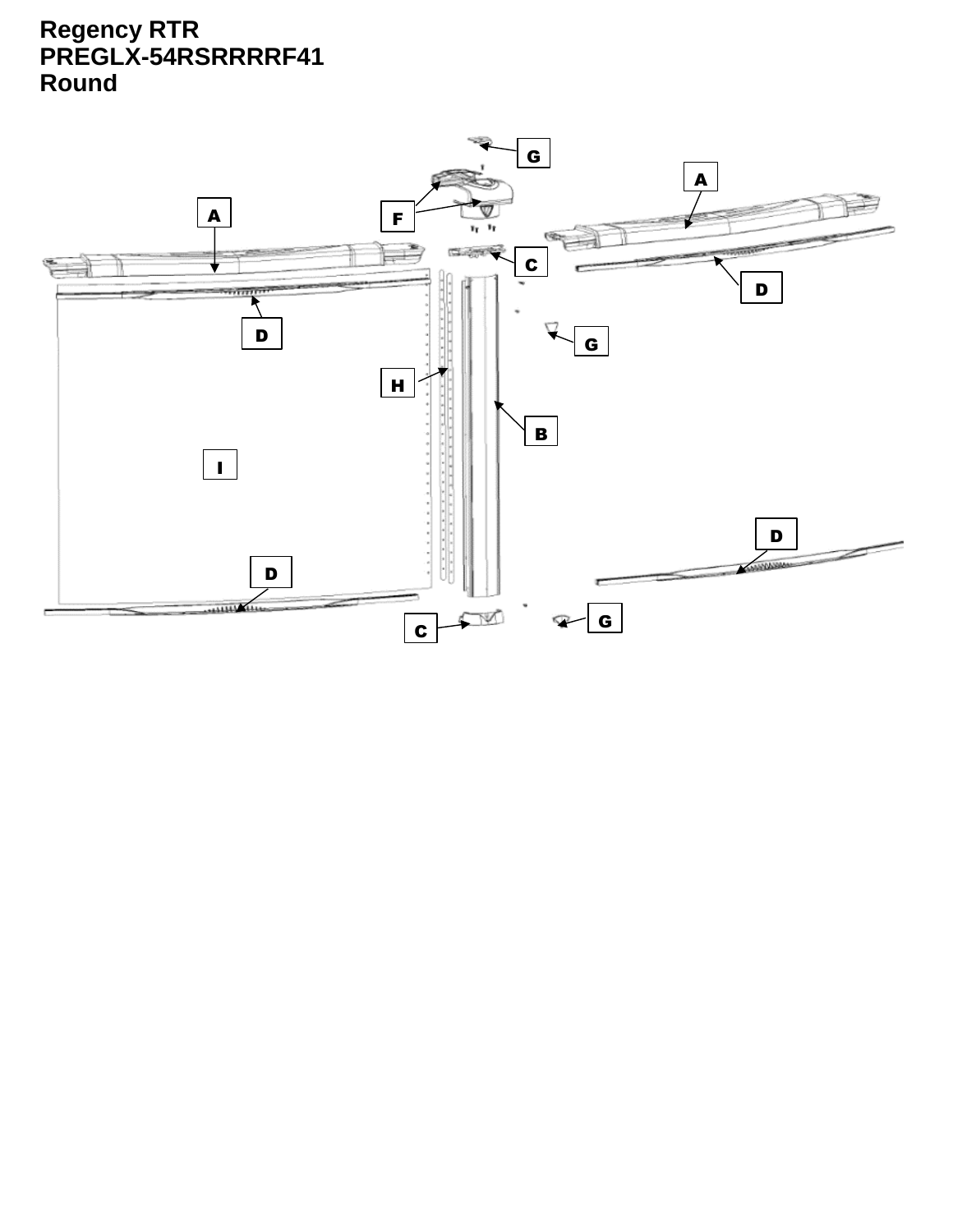| <b>Product Description:</b><br><b>Product Code:</b> |                        | <b>Regency Round</b><br>Revised Sept 2016<br>PREGLX-54RSRRRRF41 |             |                |                |                |                |                |                |                |  |
|-----------------------------------------------------|------------------------|-----------------------------------------------------------------|-------------|----------------|----------------|----------------|----------------|----------------|----------------|----------------|--|
|                                                     |                        | Quantity required for installation (by pool size)               |             |                |                |                |                |                |                |                |  |
| Index#                                              | <b>Description</b>     | Part#                                                           | Length      | 12             | 15             | 18             | 21             | 24             | 27             | 30             |  |
| Α                                                   | Top ledge              | CC777-001-R                                                     | 56"         | 8              | 10             | 12             | 14             | 16             | 18             | 20             |  |
| B                                                   | Upright                | MOT877-R10138M                                                  | 53,750"     | 8              | 10             | 12             | 14             | 16             | 18             | 20             |  |
| C                                                   | Bottom plate           | CB777-26300A                                                    |             | 8              | 10             | 12             | 14             | 16             | 18             | 20             |  |
| $\mathsf C$                                         | Top plate              | CG20668A                                                        |             | 8              | 10             | 12             | 14             | 16             | 18             | 20             |  |
| D                                                   | Stabilizer/Bottom rail | 1525515                                                         | 54,125"     | 16             | 20             |                |                |                |                |                |  |
| D                                                   | Stabilizer/Bottom rail | 1525524                                                         | $55 - 1/4"$ |                |                | 24             | 28             | 32             | 36             |                |  |
| D                                                   | Stabilizer/Bottom rail | 1525530                                                         | $55 - 1/4"$ |                |                |                |                |                |                | 40             |  |
| F                                                   | Ledge cover            | CB777-26100AB                                                   |             | 8              | 10             | 12             | 14             | 16             | 18             | 20             |  |
| G                                                   | Caps bag               | SACCAPCH777-08                                                  |             | $\mathbf{1}$   |                |                |                |                |                |                |  |
| G                                                   | Caps bag               | SACCAPCH777-10                                                  |             |                | $\mathbf{1}$   |                |                |                |                |                |  |
| G                                                   | Caps bag               | SACCAPCH777-12                                                  |             |                |                | 1              |                |                |                |                |  |
| G                                                   | Caps bag               | SACCAPCH777-14                                                  |             |                |                |                | 1              |                |                |                |  |
| G                                                   | Caps bag               | SACCAPCH777-16                                                  |             |                |                |                |                | $\mathbf{1}$   |                |                |  |
| G                                                   | Caps bag               | SACCAPCH777-18                                                  |             |                |                |                |                |                | $\mathbf{1}$   |                |  |
| G                                                   | Caps bag               | SACCAPCH777-20                                                  |             |                |                |                |                |                |                | 1              |  |
| Н                                                   | Steel bar              | 11825                                                           | 54,000"     | $\overline{2}$ | $\overline{2}$ | $\overline{2}$ | $\overline{2}$ | $\overline{2}$ | $\overline{2}$ | $\overline{2}$ |  |
|                                                     | Wall                   |                                                                 |             | $\mathbf{1}$   | $\mathbf{1}$   | $\mathbf{1}$   | $\mathbf{1}$   | $\mathbf{1}$   | $\mathbf{1}$   | $\mathbf{1}$   |  |
| ******                                              | Kit 3 caps             | CAPCH777                                                        |             | 8              | 10             | 12             | 14             | 16             | 18             | 20             |  |
| $\ast$                                              | Hardware bag/pool      | SACV12X34-33                                                    |             | $\mathbf{1}$   |                |                |                |                |                |                |  |
| $\ast$                                              | Hardware bag/pool      | SACV12X34-49                                                    |             |                | $\mathbf{1}$   | $\mathbf{1}$   |                |                |                |                |  |
| $\ast$                                              | Hardware bag/pool      | SACV12X34-58                                                    |             |                |                |                | 1              |                |                |                |  |
| $\ast$                                              | Hardware bag/pool      | SACV12X34-66                                                    |             |                |                |                |                | $\mathbf{1}$   |                |                |  |
| $\ast$                                              | Hardware bag/pool      | SACV12X34-74                                                    |             |                |                |                |                |                | $\mathbf{1}$   |                |  |
| $\ast$                                              | Hardware bag/pool      | SACV12X34-86                                                    |             |                |                |                |                |                |                | 1              |  |
| $\ast$                                              | Hardware bag/pool      | SACV12X34-                                                      |             |                |                |                |                |                |                |                |  |
|                                                     | <b>Screw 12x3/4</b>    | V12x34                                                          |             | 33             | 49             | 49             | 58             | 66             | 74             | 86             |  |
| ***                                                 | Hardware bag/pool      | SACVHL12114-42                                                  |             | 1              |                |                |                |                |                |                |  |
| ***                                                 | Hardware bag/pool      | SACVHL12114-53                                                  |             |                | 1              |                |                |                |                |                |  |
| ***                                                 | Hardware bag/pool      | SACVHL12114-63                                                  |             |                |                | 1              |                |                |                |                |  |
| ***                                                 | Hardware bag/pool      | SACVHL12114-74                                                  |             |                |                |                | $\mathbf{1}$   |                |                |                |  |
| ***                                                 | Hardware bag/pool      | SACVHL12114-84                                                  |             |                |                |                |                | $\mathbf{1}$   |                |                |  |
| $***$                                               | Hardware bag/pool      | SACVHL12114-95                                                  |             |                |                |                |                |                | $\mathbf{1}$   |                |  |
| ***                                                 | Hardware bag/pool      | SACVHL12114-105                                                 |             |                |                |                |                |                |                | 1              |  |
| ***                                                 | Hardware bag/pool      | SACVHL12114-                                                    |             |                |                |                |                |                |                |                |  |
|                                                     | Screw 12x1-1/4         | <b>VHL12x114S</b>                                               |             | 42             | 53             | 63             | 74             | 84             | 95             | 105            |  |
| ****                                                | Hardware bag/pool      | SACFW10X34S-35                                                  |             | $\mathbf{1}$   |                |                |                |                |                |                |  |
| ****                                                | Hardware bag/pool      | SACFW10X34S-45                                                  |             |                | $\mathbf{1}$   |                |                |                |                |                |  |
| ****                                                | Hardware bag/pool      | SACFW10X34S-50                                                  |             |                |                | $\mathbf{1}$   |                |                |                |                |  |
| ****                                                | Hardware bag/pool      | SACFW10X34S-60                                                  |             |                |                |                | $\mathbf{1}$   |                |                |                |  |
| ****                                                | Hardware bag/pool      | SACFW10X34S-65                                                  |             |                |                |                |                | $\mathbf{1}$   |                |                |  |
| ****                                                | Hardware bag/pool      | SACFW10X34S-75                                                  |             |                |                |                |                |                | $\mathbf{1}$   |                |  |
| ****                                                | Hardware bag/pool      | SACFW10X34S-85                                                  |             |                |                |                |                |                |                | 1              |  |
|                                                     | Flat washer            | FW10x34S                                                        |             | 35             | 45             | 50             | 60             | 65             | 75             | 85             |  |
| *****                                               | Bag of plastic spacers | SACSP625X250-8                                                  |             | $\mathbf{1}$   |                |                |                |                |                |                |  |
| *****                                               | Bag of plastic spacers | SACSP625X250-10                                                 |             |                | $\mathbf{1}$   |                |                |                |                |                |  |
| *****                                               | Bag of plastic spacers | SACSP625X250-12                                                 |             |                |                | 1              |                |                |                |                |  |